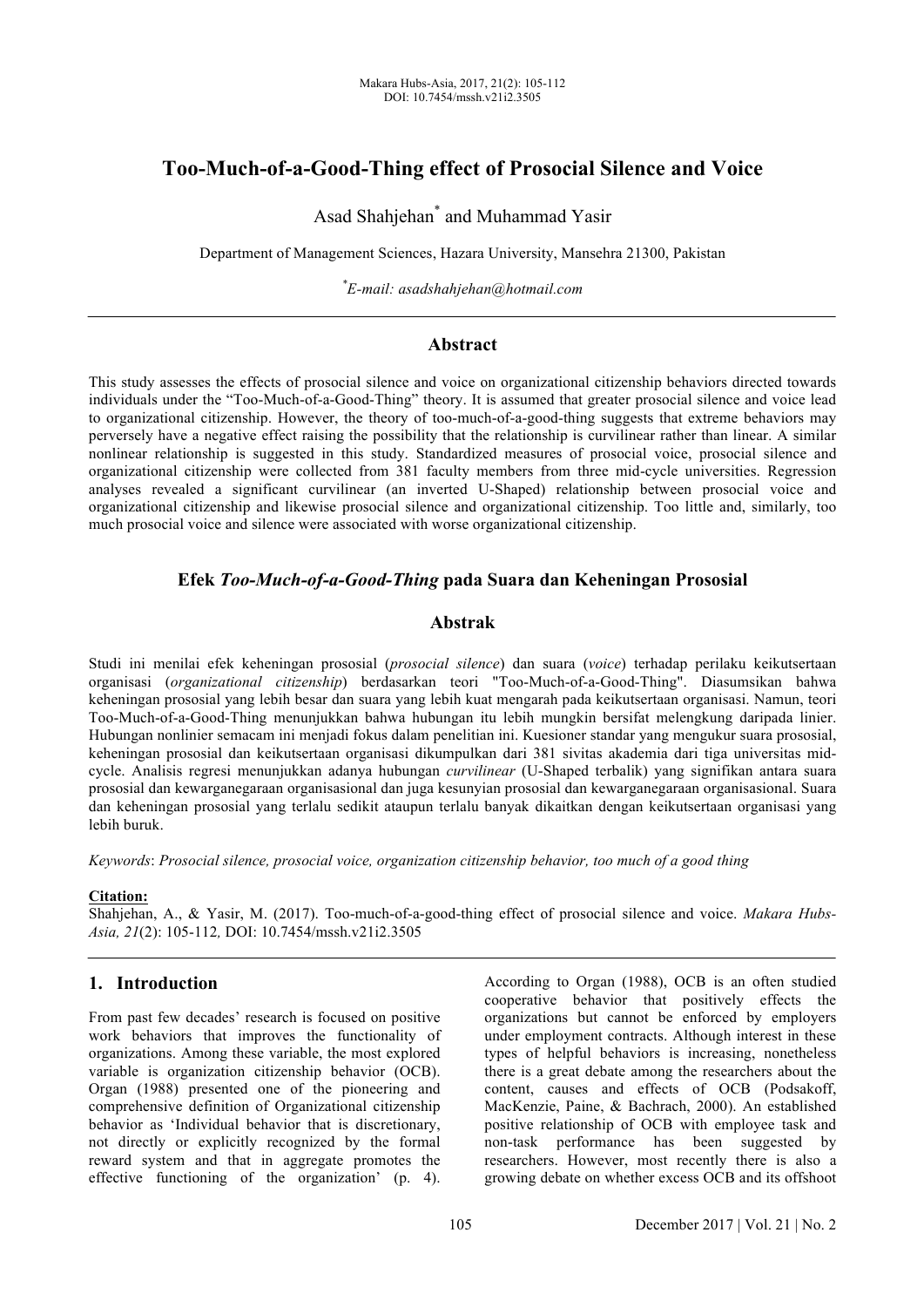variables improve performance or can we observe a "Too-Much-of-a-Good-Thing" effect. The purpose of this study is to evaluate the relationship between two off shoot variables of OCB i.e. prosocial silence and voice with OCB directed towards individuals through the lens of "Too-Much-of-a-Good-Thing".

#### **Too Much of a Good Thing (TMGT) Effect**

## *"Too much can be worse than too little" Chinese aphorism.*

#### *"Everything in moderation; nothing in excess," Western aphorism.*

The above aphorisms state that excess of everything is bad and is acceptable across cultures and religions. The modern philosophers have studied this activism for moderation rather than extremism under the doctrine of golden mean. For them achieving the golden mean of moderation is their moral as well as practically imperative. The effects of this doctrine have been studied under the TMGT effects in all forms of research ranging from pure sciences to social sciences. This effect occurs when ordinarily beneficial predictor variables reach infliction level and the linear and positive relationship with criterion variable ceases. Beyond these infliction levels the relationship becomes either non-significant (no additional benefit) or undesirable outcomes emerge (e.g. Lack of OCB, commitment, performance).

In the management literature little focus is given to the concept of finding balance between deficiency and excess. Majority literature focuses on the former i.e. negative consequences due to lack of a relationship rather than the latter i.e. negative consequences of an excess of relationship. This approach has led to theory development and application that focuses on the assumption that "More is better." This in turn generates linear relationships between the predictors and criterion variables with the motivation to improve the desired variable. The confirmation and approval of these hypotheses reinforces our assumption that "More is better" and linear methodology best explains organizational relationships which may not be the reality.

According to Pierce and Aguinis (2013) 'TMGT effect occurs when ordinarily beneficial antecedents reach inflection points after which their relations with desired outcomes cease to be linear and positive, instead yielding an overall curvilinear pattern.' They further argue that TMGT is much more complex than the linear paradigms; enabling it to make valuable contributions towards theory and practice by explaining numerous inconsistent and paradoxical results in organizational theory e.g. organizational identification, level of morale,

trust, autonomy, team dynamics and group size are some of the constructs that in excess have negative impact on citizenship behaviors. Excessive OCB has also been identified by researchers to have negatively related with performance related constructs (Bergeron, 2007; Klotz & Bolino, 2013). Furthermore, studies have also identified nonlinear relationship between performance based constructs and OCB (Kernodle, 2007; Ng & Feldman, 2011). In summary, the major objective of this study is to suggest a feasible yet unexplained nonlinear relationship between Prosocial voice and silence with OCB directed towards individuals.

**Hypothesis Development. Prosocial Silence (PS) and OCB.** Prosocial silence (PS) is defined as 'withholding work-related ideas, information, or opinions with the goal of benefiting other people or the organization based on altruism or cooperative motives' (Van Dyne, Graham & Dienesch 1994. p. 1368). Korsgaard, Meglino, and Lester (1997) present PS as an others oriented, discretionary, proactive and intentional behavior. Podsakoff et al. (2000) have identified seven dimensions of OCB among which sportsmanship is most closely related to PS. Organ (1997) defines sportsmanship as 'the Prosocial absence of complaints; tolerating the inevitable inconveniences and impositions of work without whining and grievances' (p. 88). Researchers have identified absence of complaints and withholding of grievances as PS. Furthermore, similar to other prosocial behaviors PS is based on showing patience and courtesy to others. PS previously has been recognized as an off shoot of OCB yet most recently literature presents a non-significant (Kılınç & Ulusoy, 2014) or negative (Çınar, Karcıoğlu, & Alioğulları, 2013; Fatima, Salah-Ud-Din, Khan, Hassan, & Hoti, 2015) relationship between these two variables. As literature proposes contrasting relationships between two ordinarily beneficial behaviors that is PS and OCB it is proposed that these could be explained through the TMGT Effect. Hence the nonlinear hypothesis developed for this relation is as follows:

*Hypothesis 1: The relationship between prosocial silence and organizational citizenship behavior exhibits an inverted U-shape relationship such that prosocial silence positively impacts organizational citizenship behavior to a specific point; beyond this point, the relationship between prosocial silence and organizational citizenship behavior becomes negative.*

**Prosocial Voice (PV) and OCB.** Voice has been positioned as a positively intended behavior in majority of its literature. Hence to differentiate with other positively positioned voice behaviors, the other-oriented voice behavior is termed as Prosocial Voice (PV). Similar to PS it is also other-oriented, proactive and intentional. Dyne, Ang, and Botero (2003) define PV as 'expressing work-related ideas, information, or opinions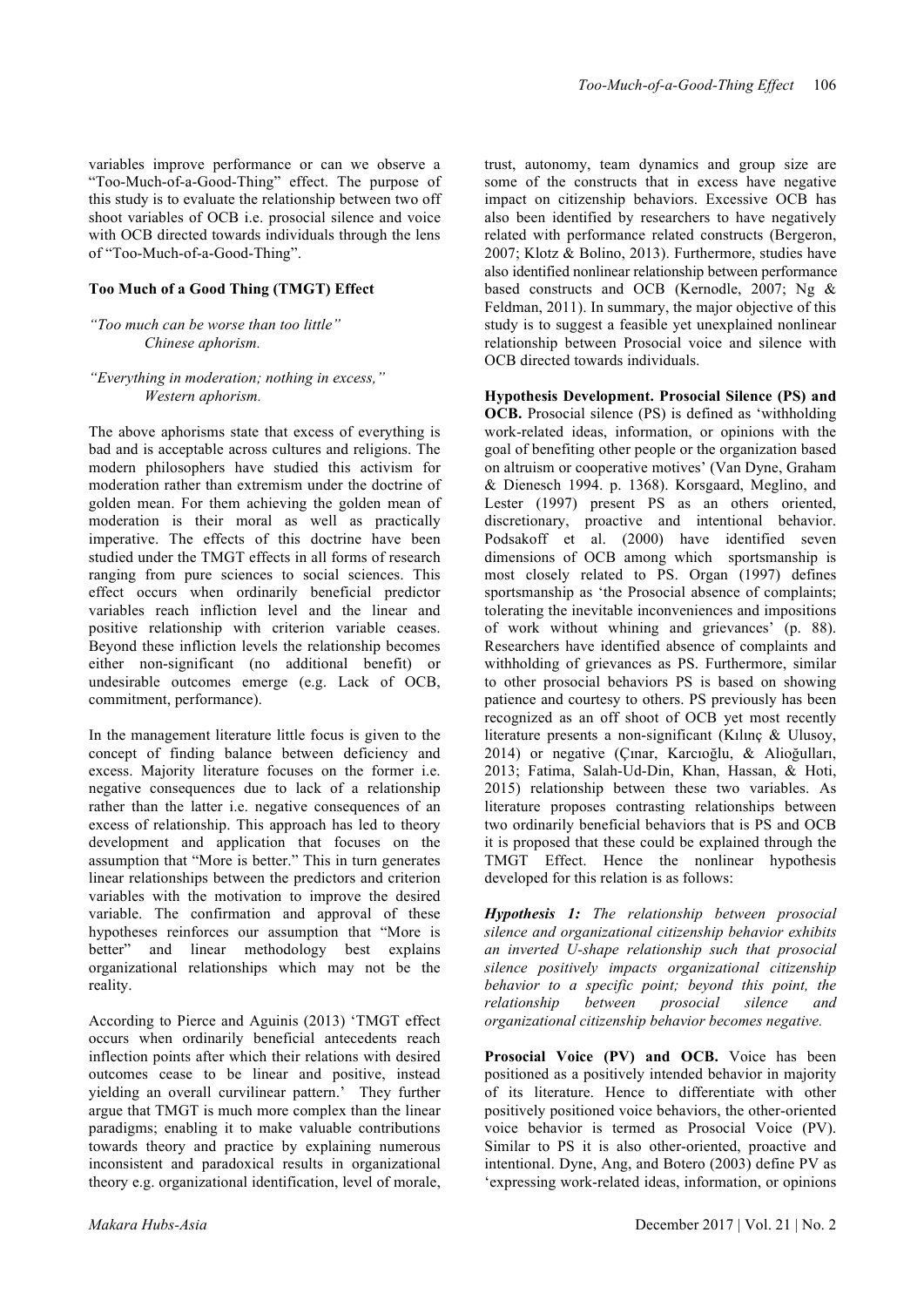based on cooperative motives' (p. 1371). Similarly LePine and Van Dyne (2001) presents PV as a set of non-required expressions to bring about change in the organizations with the purpose of improving the situations. Organ (1988) has presented PV as the noblest form of OCB as it challenges the status-quo of the organizations and can result in personal risk and repercussions. However researchers have critiqued the notion that voice is predominantly prosocial construct (Barry & Wilkinson, 2015). Lin and Johnson (2015) shows a negative relationship between voice based on prosocial motives and OCB. Harlos (2001) states that research has neglected the negative contexts of PV. These negative contexts result in employees feeling disadvantaged and harmed from voice systems which are often assumed beneficial for both individuals and the organizations. Similar to PS literature, PV and OCB literature also propose contrasting relationships between these two ordinarily beneficial behaviors. Hence it is proposed that these could also be explained through the TMGT Effect. The following hypothesis is developed based on these propositions:

*Hypothesis 2: The relationship between prosocial voice and organizational citizenship behavior exhibits an inverted U-shape relationship such that prosocial voice positively impacts organizational citizenship behavior to a specific point; beyond this point, the relationship between prosocial silence and organizational citizenship behavior becomes negative.*

### **2. Methods**

**Procedure and Sample.** The model of the study was tested in three public sector universities in Pakistan. These universities were selected based on their respective lifecycle. A panel of experts evaluated all the universities of the region based on the Lester, Parnell, and Carraher (2003) 5 stages of organizational lifecycle. Three universities were selected, one from each life cycle category as all of the universities were categorized in middle three stage of lifecycle and none characterized in the top and bottom stages by the experts. The population of the study was 1039 individuals while 381 individuals completed questionnaires were used for data analysis (Response rate  $= 36.5\%$ ). The sample included 313 males (82.3%) and 68 females (17.8%), full time permanent employees were 266 (69.8%) while 115 (30.2%) were part time contract employee, lastly 326 (85.6%) were non-supervisory staff while 55 (14.4%) were supervisory staff as they reported 1 or more employees directly report to them. The average age of the sample was  $35.45$  years (SD = 7.76 years), mean education in years was  $18.80$  years (SD = 1.94 years) while average experience in years  $8.35$  years  $(SD =$ 7.76).

**Measures.** *Organizational Citizenship Behavior* was measured by 7 item OCBI (Organizational citizenship behavior Individual) scale (e.g. I provide cover up for absent coworkers) developed by Williams and Anderson (1991) with reported reliability of  $\alpha$ = 0.91.

*Prosocial silence* was measured by a 5 item scale (e.g. I protect confidential information relevant to my coworkers) developed by Dyne et al. (2003). Kılınç and Ulusoy (2014) report  $\alpha$ = 0.899 for this scale.

For *Prosocial voice*, a 5 item scale (e.g. I communicate my opinions about work issues even if others disagree) developed by Dyne et al. (2003) was employed with reliability coefficient  $\alpha$ = 0.87 reported by Lee, Diefendorff, Kim, and Bian (2014).

Control Variables: The following demographic variables known to impact OCB are age , gender, education in years, job contract, experience in years and supervisory status were used as control were collected. Furthermore, organizational identification (OI) was also used as a control variable for effective testing of our hypotheses by decreasing the potential effects of identification based display of OCB. OI has an established positive relationship with OCB e.g. (Qureshi, Shahjehan, Zeb, & Saifullah, 2011; Shahjehan & Yasir, 2015) and other facets of prosocial behavior including PS and PV (Hsieh, 2014; Knoll & van Dick, 2013; Shahjehan & Yasir, 2015; SHI & WANG, 2014). Age, education and experience were measure in years, while dichotomous scale was used for gender (1 Male, 2 Female), job contract (1 Part time Contract, 2 Full time permanent) and supervisory status (1 supervisory, 2 non-supervisory). Finally to assess OI A six items scale developed by Edwards and Peccei (2007) was used with reliability  $\alpha$  coefficients ranging from 0.87 to 0.93 across different samples.

**Analytic Strategy.** Hypotheses of the study were test with the following regression equation:

$$
Y = b_1 X + b_2 X^2 + b_0 \tag{1}
$$

Two models were created with separately regressing OCBI (Y) with linear (X) and quadratic  $(X^2)$  terms of PV and PS to estimate the linear and quadratic effects. To reduce the multicollinearity effects, all the variables were mean centered as recommended by Aiken, West, and Reno  $(1991)$ . For both models, significant b<sub>2</sub> values would suggest support for our hypotheses. A three step hierarchical multiple regression analysis was computed based on the above mentioned equation. In the first step, control variables such as age in years, gender, education in years, job contract, experience in years, supervisory status and organizational identification are entered. In the second step the linear term and lastly the quadratic terms for PS and PV are entered.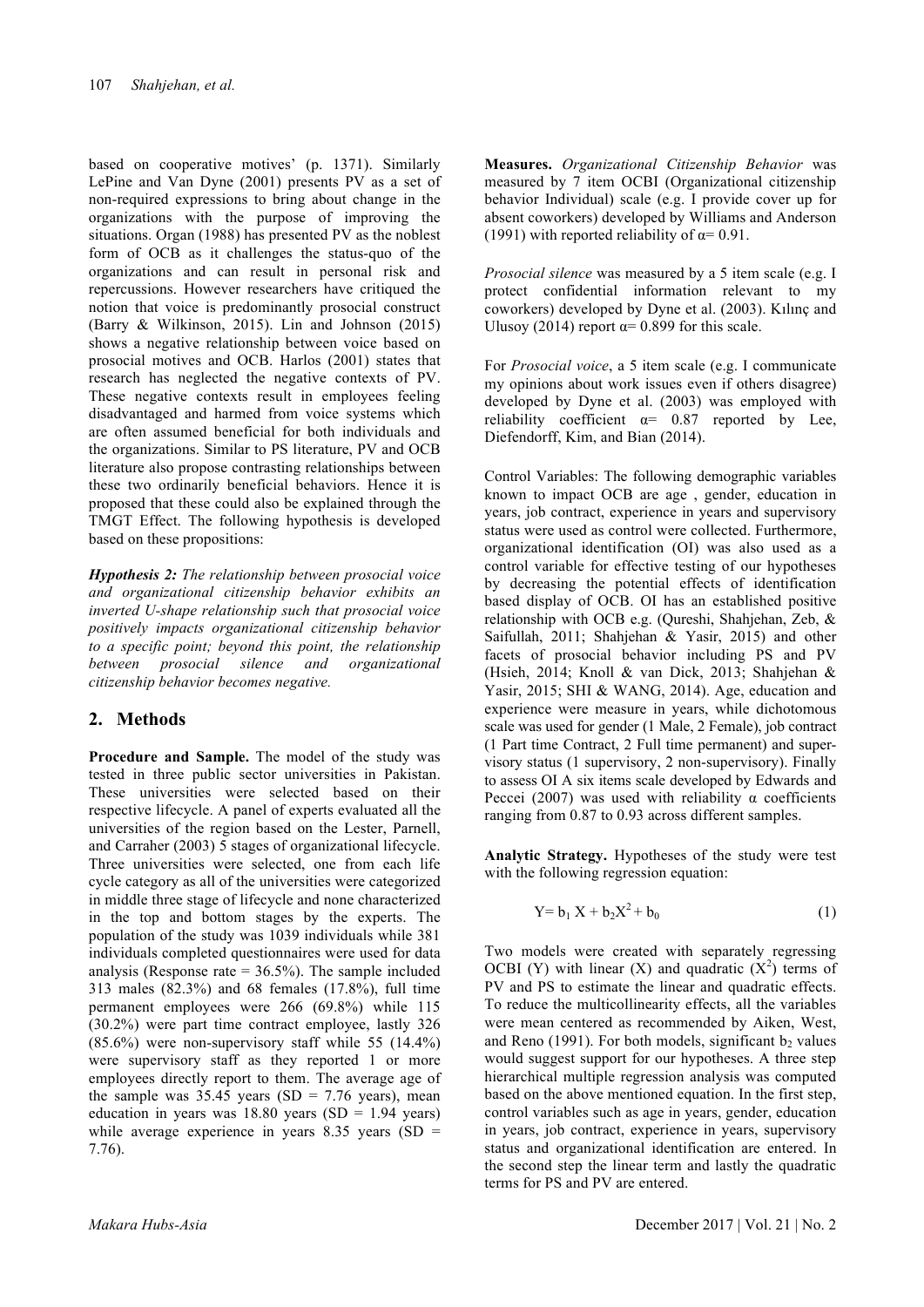| Model | ∼       | df  | Δχ     | <b>RMSEA</b> | CFI   | TLI   |
|-------|---------|-----|--------|--------------|-------|-------|
|       | 1279.57 | 361 | 878.20 | 0.100        | 0.510 | 0.460 |
|       | 791.24  | 365 | 389.87 | 0.075        | 0.776 | 0.763 |
|       | 490.01  | 368 | 88.64  | 0.050        | 0.953 | 0.942 |
| 4     | 401.37  | 370 |        | 0.040        | 0.998 | 0.997 |

*All Combined: OI, PS, PV, OCBI OI, PS, PV combined and OCBI PS, PV combined, OI and OCBI*

*OI, PS, PV, OCBI*

**Table 1. Comparison of Measurement Models**

*Model 1 = One factor model* 

*Model 2 = Two factor model* 

*Model 3 = Three Factors model*

*Model 4 = Four Factors model*

*RMSEA = root mean square error of approximation; CFI = comparative fit index; TLI = Tucker–Lewis index; For all ∆χ 2 , p < 0.001*

| Table 2. Descriptive of the Study |        |                    |           |           |           |           |           |           |          |           |           |        |
|-----------------------------------|--------|--------------------|-----------|-----------|-----------|-----------|-----------|-----------|----------|-----------|-----------|--------|
|                                   | $\rho$ | $\rho$ vc $(\eta)$ |           | 2         | 3         | 4         | 5         | 6         | 7        | 8         | 9         | 10     |
| Age                               |        |                    |           |           |           |           |           |           |          |           |           |        |
| Gender                            |        |                    | $-0.23**$ |           |           |           |           |           |          |           |           |        |
| Education                         |        |                    | $0.59**$  | $-0.17**$ |           |           |           |           |          |           |           |        |
| Permanency                        |        |                    | $0.36**$  | $-0.10$   | $0.17**$  |           |           |           |          |           |           |        |
| Experience                        |        |                    | $0.90**$  | $-0.21**$ | $0.51**$  | $0.42**$  |           |           |          |           |           |        |
| Supervisory                       |        |                    | $-0.06$   | $0.11*$   | $-0.05$   | $-0.03$   | $-0.06$   |           |          |           |           |        |
| <b>OI</b>                         | 0.67   | 0.92               | $0.23**$  | $-0.02$   | $0.12*$   | $0.14**$  | $0.20**$  | 0.09      | (0.90)   |           |           |        |
| <b>PS</b>                         | 0.60   | 0.88               | $0.23**$  | $-0.05$   | $0.16**$  | $0.16**$  | $0.17**$  | $0.11**$  | $0.49**$ | (0.84)    |           |        |
| PV                                | 0.76   | 0.94               | $0.25**$  | $-0.06$   | $0.15**$  | $0.19**$  | $0.20**$  | 0.07      | $0.66**$ | $0.59**$  | (0.92)    |        |
| <b>OCBI</b>                       | 0.55   | 0.83               | $-0.44**$ | 0.09      | $-0.23**$ | $-0.23**$ | $-0.41**$ | $-0.15**$ | $0.31**$ | $-0.32**$ | $-0.35**$ | (0.73) |

*OI= Organizational Identification*

*PS= Prosocial Silence*

*PV= Prosocial Voice*

*OCBI= Organization Citizenship Behavior Individual*

∗ *p < .05 ;* ∗∗ *p < .01*

*ρ = Jörekog's index of internal consistency reliability*

*ρvc(η)= Fornell and Larcker's (1981) index of the average variance extracted*

### **3. Results**

Before testing the hypotheses, a confirmatory factor analysis was conducted to evaluate the distinctiveness of the constructs used in this study. Table 2 shows the Fornell and Larcker's (1981) index of the average variance extracted, Jörekog's index of internal consistency reliability, correlation and Cronbach alpha coefficients for the study variables. The rhô statistic of internal consistency for all the 4 constructs was more than 0.7 benchmark suggested by Fornell and Larcker (1981). The Fornell and Larcker's (1981) index of the average variance extracted  $pvc(\eta)$  ranging from 0.55 to 0.76 is also above the threshold of 0.5. The Cronbach alpha value for the constructs ranges from 0.73 to 0.92 which is above the acceptable value of 0.7.

As the results of table 3 shows that Quadratic term main effects of both the PS ( $\beta$  = -0.12, p < .01) and PV are ( $\beta$  $= -0.12$ ,  $p < .01$ ) are significant thus confirming a curvilinear relationship between PS, PV and OCBI. These nonlinear relationships are displayed in figure 1 displaying inverted U-shaped relationships of both PS and PV with OCBI thus supporting both hypotheses of the study.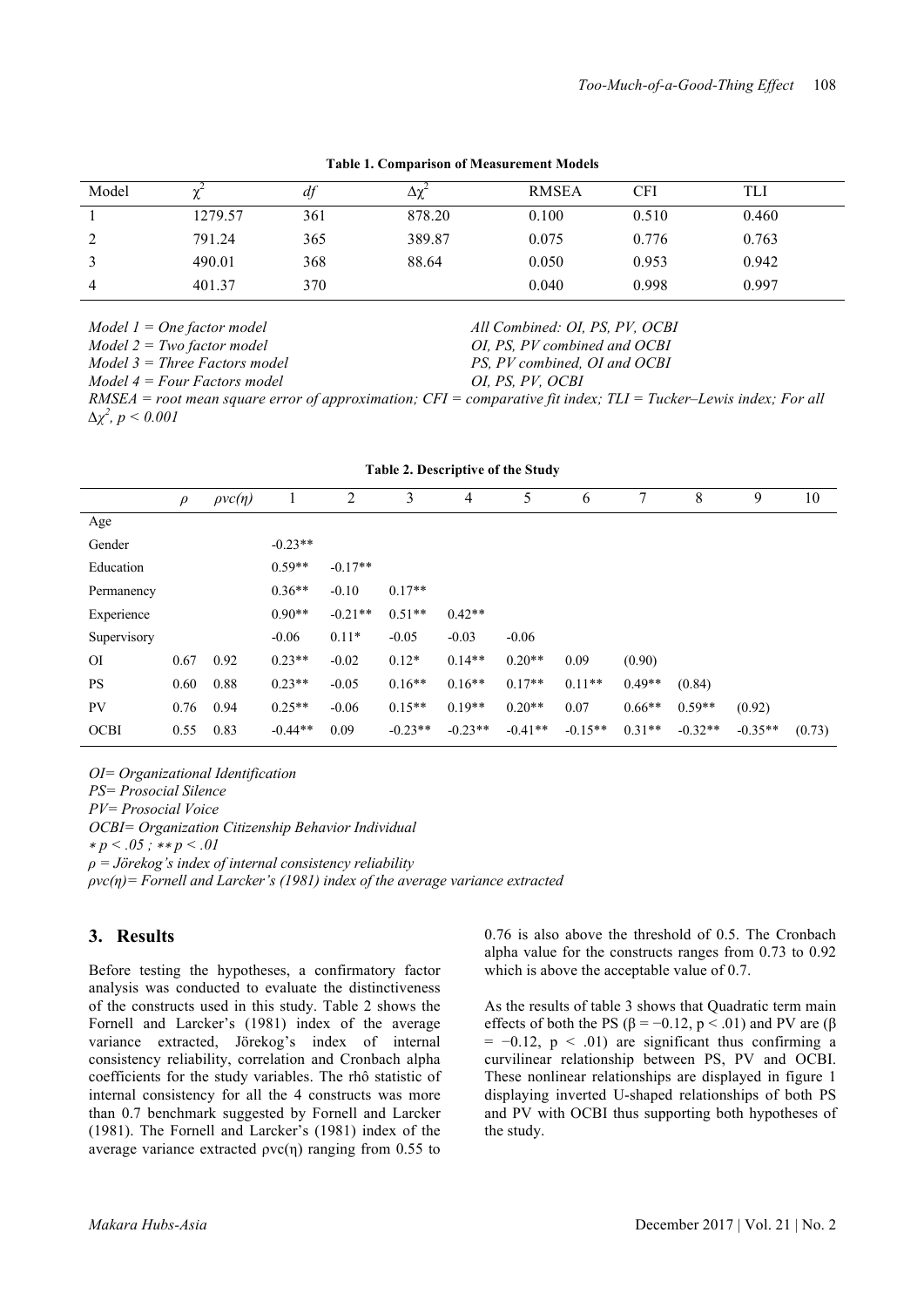|                                      | <b>Dependent Variable: OCBI</b> |                |           |                |           |           |  |
|--------------------------------------|---------------------------------|----------------|-----------|----------------|-----------|-----------|--|
|                                      |                                 | <b>Model 1</b> |           | <b>Model 2</b> |           |           |  |
| <b>Step 1: Control Variables</b>     | β                               | $\beta$        | $\beta$   | β              | β         | β         |  |
| Age                                  | $-0.05**$                       | $-0.05**$      | $-0.05**$ | $-0.05**$      | $-0.05**$ | $-0.04**$ |  |
| Gender                               | 0.04                            | 0.03           | 0.07      | 0.04           | 0.03      | $-0.03$   |  |
| Education                            | 0.02                            | 0.02           | 0.02      | 0.02           | 0.02      | $-0.02$   |  |
| Permanency                           | $-0.14$                         | $-0.11$        | $-0.13$   | $-0.14$        | $-0.11$   | $-0.13$   |  |
| Experience                           | $-0.00$                         | $-0.01$        | $-0.00$   | $-0.00$        | $-0.00$   | $-0.01$   |  |
| Supervisory                          | $-0.45**$                       | $-0.41**$      | $-0.44**$ | $-0.45**$      | $-0.44**$ | $-0.41**$ |  |
| ΟI                                   | $0.20**$                        | $0.13*$        | 0.09      | $0.20**$       | 0.09      | 0.08      |  |
| <b>Step 1: Independent Variables</b> |                                 |                |           |                |           |           |  |
| <b>PS</b>                            |                                 | $-0.16**$      | $-0.36**$ |                |           |           |  |
| PV                                   |                                 |                |           |                | $-0.19$   | $-0.37**$ |  |
| Step 3: Quadratic term main effect   |                                 |                |           |                |           |           |  |
| PS <sup>2</sup>                      |                                 |                | $-0.12**$ |                |           |           |  |
| PV <sup>2</sup>                      |                                 |                |           |                |           | $-0.12**$ |  |
| F                                    | $20.04**$                       | $19.08**$      | $19.61**$ | $20.04**$      | $19.16**$ | 19.16     |  |
| $R^2$                                | $0.27**$                        | $0.29**$       | $0.32**$  | $0.27**$       | $0.29**$  | $0.32**$  |  |
| $\Delta F$                           |                                 | $9.25**$       | $17.19**$ | $20.04**$      | 9.68**    | $15.69**$ |  |
| $\Delta R^2$                         |                                 | $0.02**$       | $0.03**$  |                | $0.02**$  | $0.03**$  |  |

#### **Table 3: Hierarchical Multiple Regression Analysis**

*\* p < .05;* ∗∗ *p < .000 OI= Organizational Identification PS= Prosocial Silence PV= Prosocial Voice*

*OCBI= Organization Citizenship Behavior Individual*



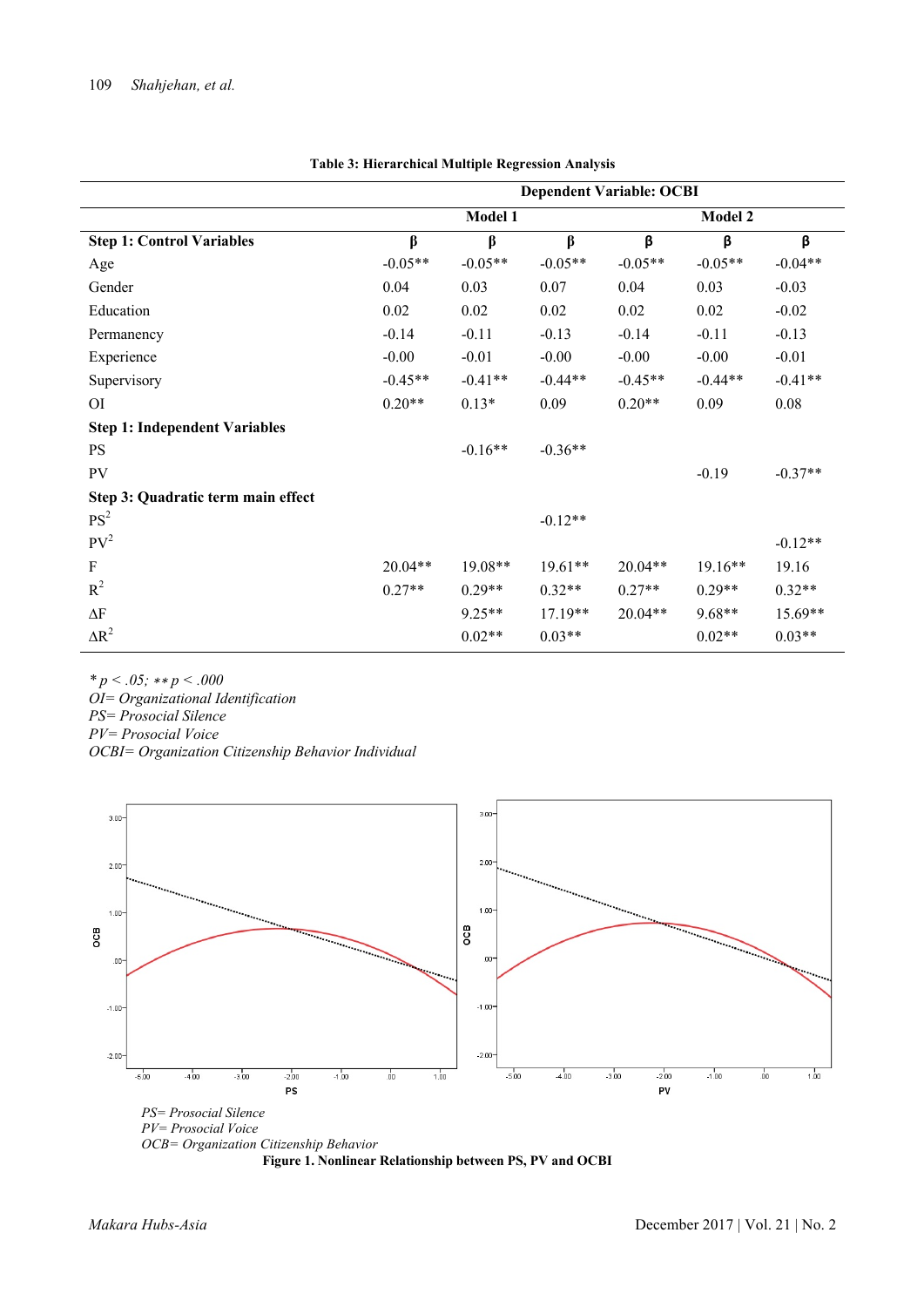## **4. Discussion**

The purpose of this study was to empirically evaluate TMGT effect in the relationships between PS and PV with OCBI. This effect has been confirmed by the inverted U-shaped relationships of both PS and PV with OCBI. Interestingly the linear relationship of OCBI were found to be significantly negative with both PS (r=-0.32,  $\beta$ = -0.16 & -0.36) and PV (r=-0.33,  $\beta$ = -0.19 & -0.37) providing further evidence of TMGT effects as PS, PV and OCB are ordinarily beneficial variables yet there exists a significant negative relationship between them. On a secondary note the curvilinear analysis also explained the unexpected significant negative linear relationship between PS and PV with OCBI.

Literature shows that prosocial behaviors would lead to enhanced display of citizenship behaviors (Detert & Burris, 2007; Dyne et al., 2003; LePine & Van Dyne, 2001). However, the results of our study show that the effects of prosocial motive based silence and voice are more complicated as nonlinear relation is found i.e. too much or too little of PS and PV may lead to decrease in the display of citizenship behaviors. This challenges the narrative of "the more the better" in the context of prosocial behaviors. Previous research have pointed out that nonsignificant or even negative relationships can exist between prosocial motive based silence, voice and OCB (Barry & Wilkinson, 2015; Çınar et al., 2013; Fatima et al., 2015; Harlos, 2001; Kılınç & Ulusoy, 2014; Lin & Johnson, 2015).

The application of TMGT is widely applied in the field of organizational behavior and employee relations. To simplify the concept of TMGT, it is a phenomenon in which good things lead to unexpected negative relations or consequences. Pierce and Aguinis (2013) have suggested three main implications that need to be considered when applying and analyzing this concept in management (1) Identify the location of construct specific infliction point, (2) Analyzing the theory boundary conditions through control or moderating variables and (3) Specifying the shape of nonlinear relationship whether it is asymptotic (U-shape) or negative (inverted U-shape).

In the study at hand these implications have been taken into consideration. The location of the infliction points for this study are near the origins, for both PS and PV as the linear relationships are negative and the curvilinear curves are inverted U-shaped it can be inferred that the initial positive relationships are being neutralized by the later strong negative relationship resulting in the movement of the infliction point towards the left side of the graph. The boundary conditions of theory are satisfied by the induction of control variables i.e. demographic variables and OI, which act as important situational factors for the relationships of the study. Lastly before analysis, based on literature an inverted U-shape relationship was proposed between prosocial silence, voice and citizenship behavior which was proven by significant results in hierarchical multiple regression analysis and plots shown in figure 1. This result of the study conceptually and empirically contributes towards the TMGT effects in the area of organizational citizenship behaviors.

This study has major practical implications for organizational leaders and managers. The study challenges the notion that prosocial organizational behaviors would lead to citizenship behaviors. Especially excessive voice and silence behaviors based on prosocial motives have a negative relationship with OCB to the extent that it would neutralize OCB's initial positive effects. As Barry and Wilkinson (2016) point out that the prosocial behaviors are viewed through a unitarist lens that is 'what is good for the firm must be good for the worker.' Detert and Burris (2007) are of the view that nonlinear relation would exist when persistently prosocial motive based voice and silence behaviors are displayed before someone with organizational power. If attention and resources are allocated in response to the display of PS and PV it leads to positive relationship while in case of diversions negative relations can be noticed. Donaghey, Cullinane, Dundon, and Wilkinson (2011) are of the view that management want to encourage voice and silence on their own terms by setting up parameters on what's acceptable and permissible and what's not; instead of employee's interest.

They further posit that by setting up parameters and not considering employee interests' management tries to avoid organizational pluralism that leads to unexpected results in organizations. Lastly Grant and Mayer (2009) challenged the concept of prosocial voice and silence through the concept of impression management. They are of the view that prosocial motives of silence and voice can be suspected for impression management as it leads to more indulge in affirmative citizenship than challenging citizenship. Furthermore, displaying prosocial silence in the form of suppressing grievances and complaints avoids challenging supervisors and status quo while at the same time helps in impression management. Similarly according to Klaas, Olson-Buchanan, and Ward (2012) PV may results in constructive suggestions for improving organizational efficiency yet it may be motivated by getting one's competencies and skills recognized rather than actually improving the organizations. Consequently, it is recommended for the managers to develop an environment of organizational pluralism which promotes the positive effects of adequate prosocial voice and silence yet negates the negative consequences of excessiveness that is motivated by the urge of impression management and other similar constructs.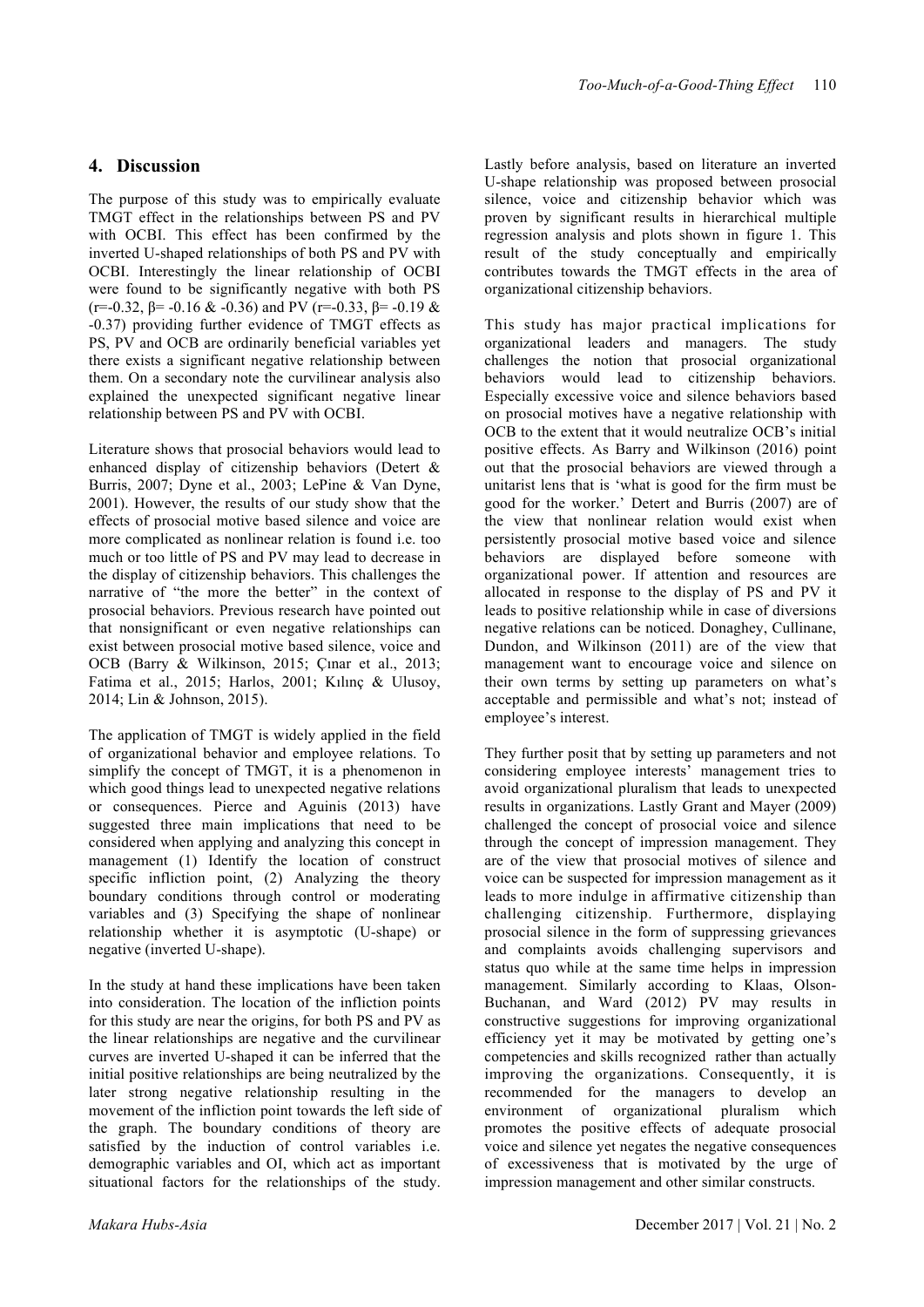This study enhances our understanding about the relationships of prosocial silence, voice and organizational citizenship behaviors, yet it also has some limitations. First this is a cross-sectional study which does not fully encompass the casual relationship between the variables of the model. It is therefore recommended that for future studies longitudinal or experimental methodologies may be employed to address the issue of causality. Second and most important the data was collected in Pakistani organizations; therefore, the effect of culture could not be ruled out. Future studies should use data sets from other cultures to verify the generalizability of our finding and also report the effects of cultures on the results of our study.

Despite the limitations this study enhances our understanding of prosocial behaviors in general and prosocial voice, prosocial silence and organizational citizenship behavior in specific. We have provided empirical evidence in support of nonlinear relationships between these three prosocial motive based behaviors. Although citizenship behaviors and prosocial behaviors have received a lot of interest, recent literature has been calling for empirical studies to test curvilinear relationship between them. This study has recognized this gap and demonstrates nonlinear relationship between these three prosocial behaviors. Finally, this study points out towards the usefulness of TMGT framework in the study of prosocial behaviors. Additional research in the field is crucial to enhance our understanding of prosocial behaviors.

## **5. Conclusions**

In this study, we have investigated a nonlinear relationship of PS and PV with OCB to broaden the theoretical and empirical foundations of extra-role behaviors. This study is an attempt to draw attention to a more general possibility that a nonlinear relationship may exist between OCB and its antecedents. By doing so we partly explain why previous researches that overlooked the nonlinear relationship between OCB and its antecedents presents poorly validated and inconsistent results.

If this study had also tested these relationships for linear effects we wouldn't have detected the Too Much of a Good Thing effect between PS, PV and OCB. Furthermore, complex behaviors such as OCB could be explained effectively if research explored theoretically justified nonlinear relationships. Lastly extra-role behaviors literature, constructs that improve interpersonal affiliation and cooperation at work are thoroughly studied, however our study point out to extra-role behaviors like PS and PV that challenges organizational status quo thus expanding its relationship with change oriented behaviors.

#### **References**

Aiken, L. S., West, S. G., & Reno, R. R. (1991). *Multiple regression: Testing and interpreting interactions*: Newscastle upon Tyne, UK: Sage.

Barry, M., & Wilkinson, A. (2015). Pro-Social or Pro-Management? A Critique of the Conception of Employee Voice as a Pro-Social Behaviour within Organizational Behaviour. *British Journal of Industrial Relations, 54*(2)*,* 261-284.

Barry, M., & Wilkinson, A. J. (2016). Pro-social or pro-management? A critique of the conception of employee voice as a pro-social behaviour within organizational behaviour. *British Journal of Industrial Relations, 54*(2), 261-284.

Bergeron, D. M. (2007). The potential paradox of organizational citizenship behavior: Good citizens at what cost? *Academy of Management Review, 32*(4), 1078-1095.

Çınar, O., Karcıoğlu, F., & Alioğulları, Z. D. (2013). The relationship between organizational silence and organizational citizenship behavior: a survey study in the province of Erzurum, Turkey. *Procedia-Social and Behavioral Sciences, 99*, 314-321.

Detert, J. R., & Burris, E. R. (2007). Leadership behavior and employee voice: Is the door really open? *Academy of management Journal, 50*(4), 869-884.

Donaghey, J., Cullinane, N., Dundon, T., & Wilkinson, A. (2011). Reconceptualising employee silence problems and prognosis. *Work, Employment & Society, 25*(1), 51-67.

Dyne, L. V., Ang, S., & Botero, I. C. (2003). Conceptualizing Employee Silence and Employee Voice as Multidimensional Constructs. *Journal of management studies, 40*(6), 1359-1392.

Edwards, M. R., & Peccei, R. (2007). Organizational identification: Development and testing of a conceptually grounded measure. *European Journal of work and organizational psychology, 16*(1), 25-57.

Fatima, A., Salah-Ud-Din, S., Khan, S., Hassan, M., & Hoti, H. (2015). Impact of Organizational Silence on Organizational Citizenship Behavior: Moderating Role of Procedural Justice. *Journal of Economics, Business and Management, 3*(9), 846-850.

Fornell, C., & Larcker, D. F. (1981). Evaluating structural equation models with unobservable variables and measurement error. *Journal of Marketing Research*, 39-50.

Grant, A. M., & Mayer, D. M. (2009). Good soldiers and good actors: prosocial and impression management